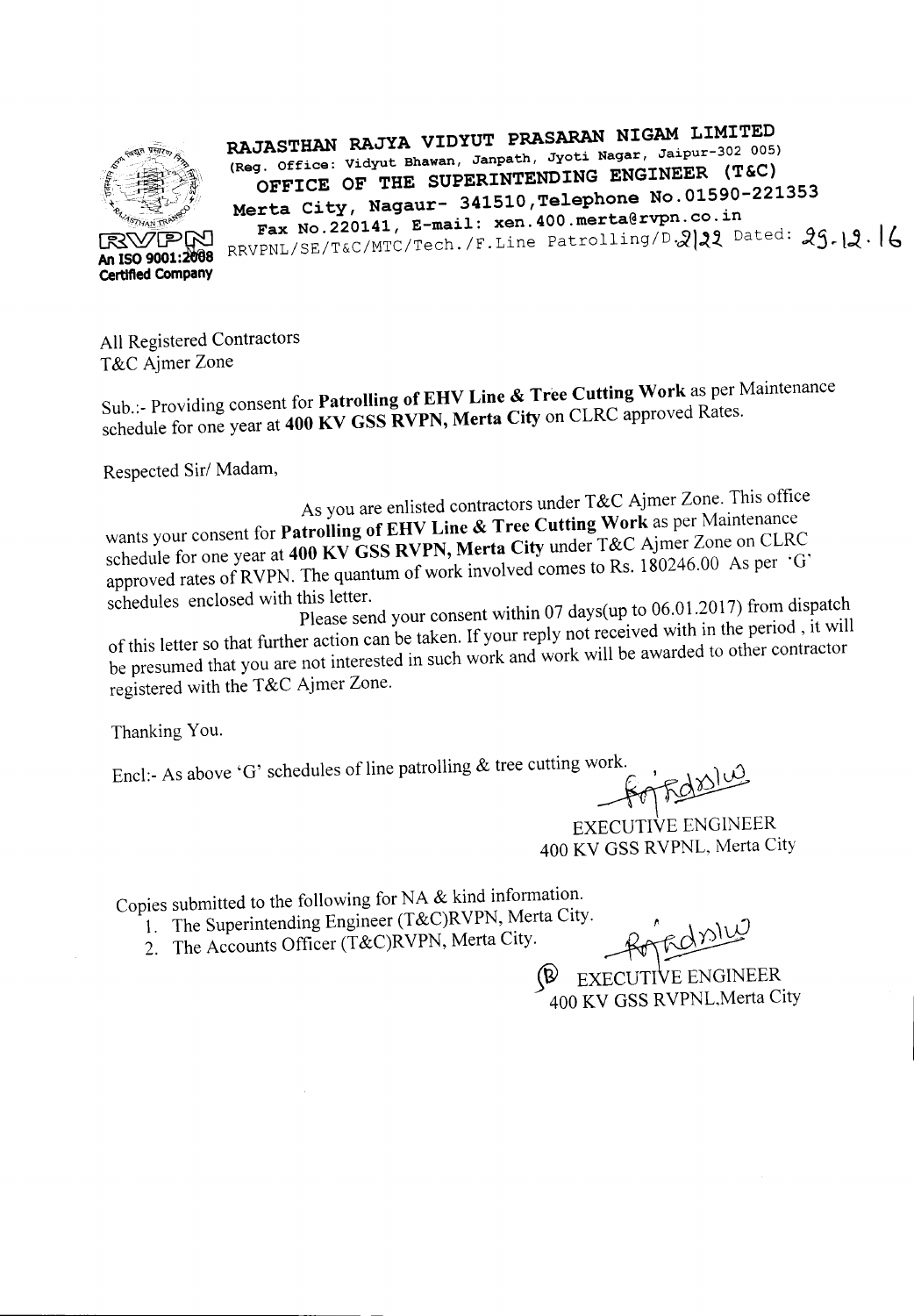## **RAJASTHAN RAJYA VIDYUT PRASARAN NIGAM LIMITED OFFICE OF THE SUPERINTENDING ENGINEER [T8tC]**

Merta City, Distt. Nagaur- 341510, Telephone No.01590-221353

**'G'- SCHEDULE** Name of Work:- For routine EHV line patrolling of various 400 KV SIC & D/C line. Ref.:- BSRNo. RVPN/SE(SSPC)/XEN {TK}/ BSR/AI/D.21/Jaipur/Dt.04/04/2011.

| S.No. | <u>אי ייצי ושמו חכם - וא</u><br>Description                                                                                                                                                                                                                                                                                                                                                                                                                                                                                                                                                                                                                                                                                                                                                                                                                                                                                    | Unit             | Rate | Quantity<br>(In K.M.) | Amount |
|-------|--------------------------------------------------------------------------------------------------------------------------------------------------------------------------------------------------------------------------------------------------------------------------------------------------------------------------------------------------------------------------------------------------------------------------------------------------------------------------------------------------------------------------------------------------------------------------------------------------------------------------------------------------------------------------------------------------------------------------------------------------------------------------------------------------------------------------------------------------------------------------------------------------------------------------------|------------------|------|-----------------------|--------|
|       | <b>7 Maintenance of EHV Lines</b>                                                                                                                                                                                                                                                                                                                                                                                                                                                                                                                                                                                                                                                                                                                                                                                                                                                                                              |                  |      |                       |        |
|       | 7.1 Routine patrolling of EHV lines and Reports<br>submission:-<br>Routine patrolling/ Inspection of 220 KV lines<br>including detailed inspection with binocular to be<br>$\left $ arranged by contractor. The inspection/checking is<br>to be done as per direction/instructions in the<br>erstwhile RSEB maintenance manual for<br>transmission lines which includes checking of the<br>following:-<br>a)Towers and structures their foundations,<br>revetment, earthling, tower members, nut and<br>bolts etc.<br>b) Conductors and earth wire and their<br>accessories/ hardware.<br>$\vert$ c) Horizontal and vertical of conductors.<br>A. Report of the patrolling / inspection is to be<br>prepared in the Performa prescribed in the Nigams<br>construction manual / ISO documents(Patrolling<br>Sheet). Transport & halting arrangements as<br>$\vert$ required shall be made by the contractor at his<br>own cost. |                  |      |                       |        |
|       | 400 KV Tr. Line<br>11<br>400 KV S/C & D/C Merta-Jodhpur (Loc. No.01 To<br>Ì.<br>15 D/C & Loc. No.16 To 145 S/C Loc. No.16 To                                                                                                                                                                                                                                                                                                                                                                                                                                                                                                                                                                                                                                                                                                                                                                                                   | Per route<br>lKm | 161  | 105                   | 16905  |
|       | $141 S/C$ )<br>Add 60% above BSR                                                                                                                                                                                                                                                                                                                                                                                                                                                                                                                                                                                                                                                                                                                                                                                                                                                                                               |                  |      |                       | 10143  |
|       | $G.T$ otal :-                                                                                                                                                                                                                                                                                                                                                                                                                                                                                                                                                                                                                                                                                                                                                                                                                                                                                                                  |                  |      |                       | 27048  |

(Rs. Twenty Seven Thousand Forty Eight Only)

Prepared by JEN (Maint)

Checked by

400KV GSS Merta City

 $>$ mer $\,$ AEN (Maint) 400KV GSS Merta City

Office In charge  $\cdot$  In ltd  $\sim$ Executive Engineer

1

400KV GSS Merta City